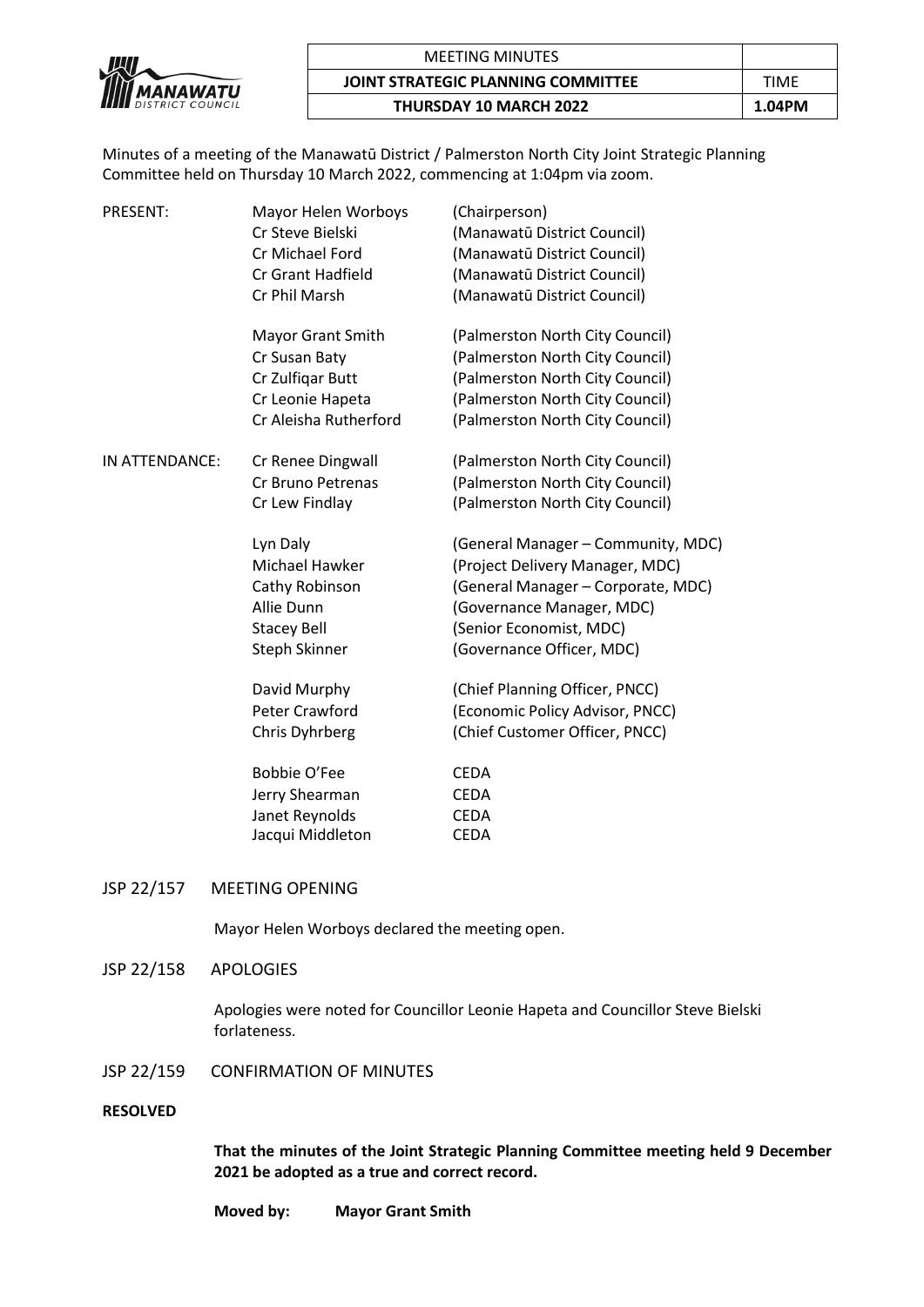

### **Seconded by: Cr Michael Ford**

## **CARRIED**

*Cr Leonie Hapeta joined the meeting at 1.07pm and advised that she would be an apology for earlydeparture.*

JSP 22/160 DECLARATIONS OF INTEREST

There were no conflicts of interest.

JSP 22/161 NOTIFICATION OF LATE ITEMS

There were no late items.

JSP 22/162 PUBLIC FORUM

There were no requests to speak in public forum at this meeting.

JSP 22/163 PRESENTATIONS

There were no presentations organised for this meeting.

# JSP 22/164 SUMMARY REPORT - DECEMBER 2021 MANAWATU REGION QUARTERLY ECONOMIC MONITOR, ANNUAL INCOMES REPORT AND QUARTERLY RETAIL

Report of the Chief Planning Officer, Palmerston North City Council dated 01 March 2022 providing summary reports on the December 2021 Manawatū Region Quarterly Economic Monitor, Annual Business and Employment Report and the Quarterly Retail Report.

Stacey Bell, Senior Economist (MDC) and Peter Crawford, Economic Policy Advisor (PNCC), gave a presentation outlining economic performance for the quarter noting in summary that:

## *Cr Steve Bielski joined the meeting at 1.08pm.*

- Record low unemployment, job seeker and work ready numbers down.
- Increase in fuel pricing reflected growth in spending.
- Retail sector struggling under red traffic light. Commodity prices were at record high.
- Building supply chain shortages. Domestic supply chains expected to ease later in the 2022.
- House sale prices slowing, rent data volatile.
- Inflation to end of December was at a 32 year high. Currently the oil price was dominate driver.
- Rising food costs and staple goods were having an impact on household spending.
- Inflation forecast to rise further and hit 7.4% interest mid-year.
- Consolidation of Defence Force Operations acrossthe region supporting economic performance.
- Opening New Zealand borders for international students would see a recovery in the sector for 2023 and in the events sector.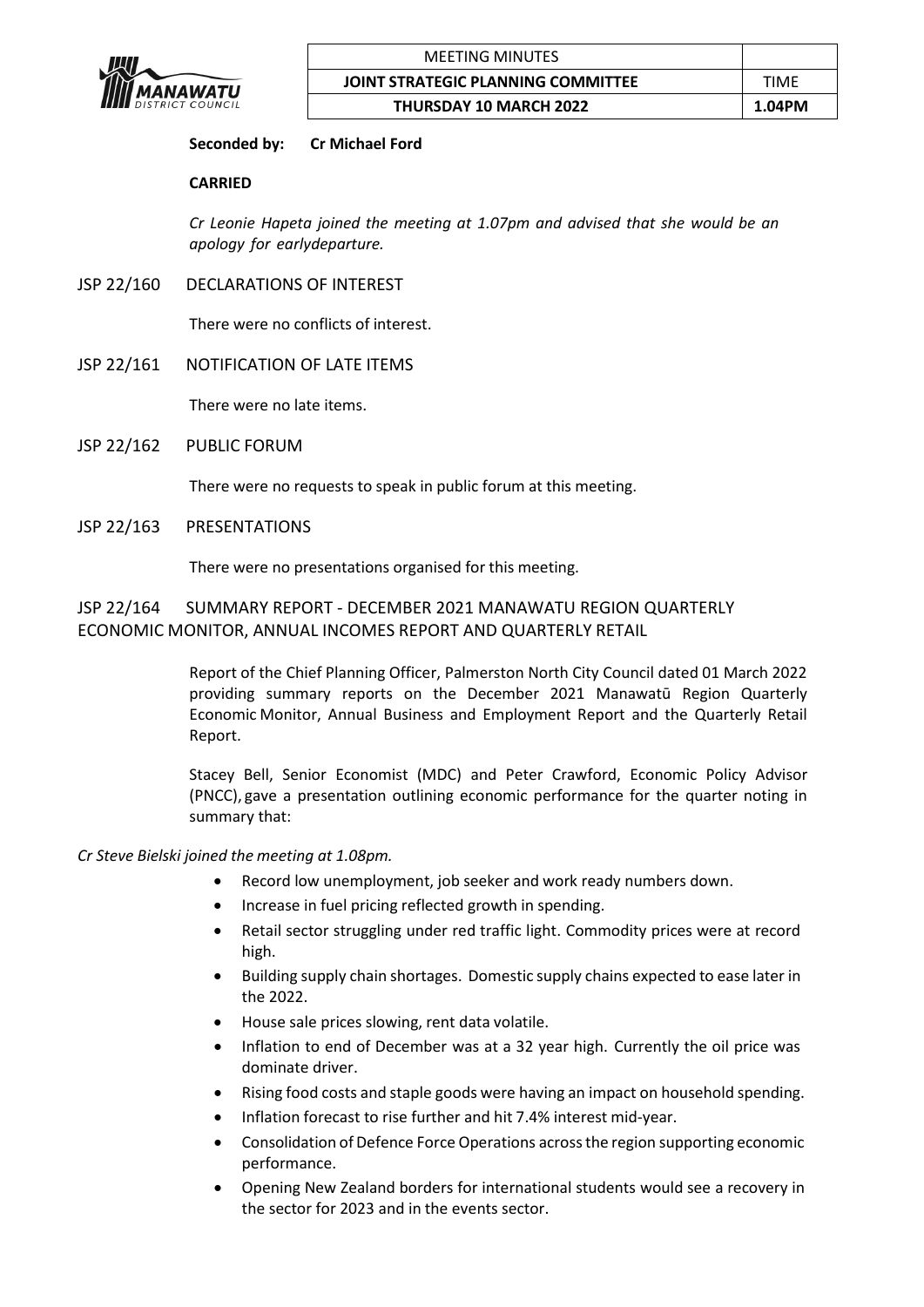

## **RESOLVED**

**That the Summary report on the December 2021 Manawatū Region Quarterly Economic Monitor, Annual Incomes report, and Quarterly Retail report, as reported to the 10 March 2022 Joint Strategic Planning Committee, are received.**

**Moved by: Mayor Grant Smith**

**Seconded by: Cr Leonie Hapeta**

#### **CARRIED**

### JSP 22/165 CEDA HALF-YEARLY REPORT TO 31 DECEMBER 2021

Report of the General Manager – Community, Manawatu District Council and Chief Planning Officer, Palmerston North City Council dated 22 February presenting the Central Economic Development Agency's (CEDA) Half-Yearly Report to 31 December 2021, in accordance with Section 66 of the Local Government Act (2002).

*Councillor Leonie Hapeta left the meeting at 1:59pm.*

Bobbie O'Fee, Board Chair for Central Economic Development Agency (CEDA) introduced the half yearly report highlighting strong management team and leadership engagement.

Jerry Shearman noted significant projects:

- Regional identity, raising region's profile
- Working with partners on distribution hub
- Grant from MBIE to develop, manage and market visitation

Janet Reynolds reported on improved Iwi partnerships and highlighted:

- Regional Identity guidelines
- Māori Tourism Strategy
- Talent Marketing Campaign
- Te Apiti Gorge upgrade
- National Driving Centre

#### **RESOLVED**

**That the Central Economic Development Agency's Half-Yearly Report to 31 December 2021 be received.**

**Moved by: Mayor Grant Smith**

**Seconded by: Mayor Helen Worboys**

#### **CARRIED**

#### JSP 22/166 CEDA DRAFT STATEMENT OF INTENT (SOI) 2022-2023

Report of the General Manager – Community, Manawatu District Council and Chief Planning Officer, Palmerston North City Council dated 22 February providing the CEDA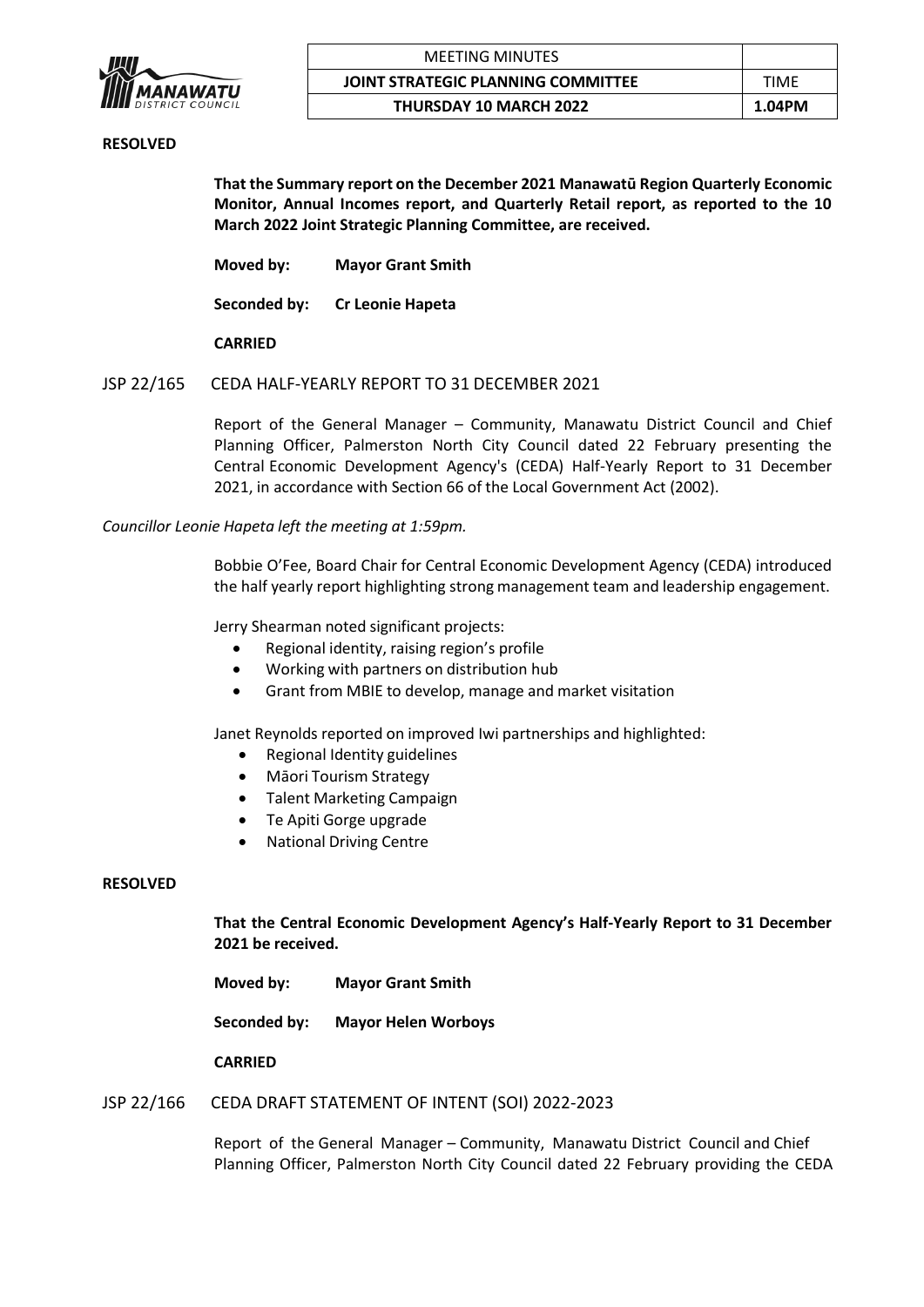

Draft Statement of Intent 2022/23 in accordance with the Local Government Act 2002 Schedule 8 Part 1.

Presented by Lyn Daly, GM Community (MDC) and David Murphy, Chief Planning Officer (PNCC) discussing CEDA's draft SOI seeking comments the Committee may want to providefor the Board's consideration in finalising the SOI.

- CEDA vision to focus on areas creating the biggest impact for the region. Continuing work on the Manawatū Food Strategy and developing talent and skills pipeline.
- Jacqui Middleton reported on financial implications and budget. CEDA were congratulated on their financial position.

### **RESOLVED**

**That the Central Economic Development Agency's (CEDA) Draft Statement of Intent 2022/23 be received.**

**Moved by: Mayor Grant Smith**

**Seconded by: Cr Michael Ford**

**CARRIED**

JSP 22/167 ROLE AND FUTURE OF THE JOINT STRATEGIC PLANNING COMMITTEE

Report of the Chief Planning Officer dated 01 March 2022 providing a report on the Role and Future of the Joint Strategic Planning Committee.

Submitted by Lyn Daly, GM Community (MDC) and David Murphy, Chief Planning Officer (PNCC) discussing the report and asking each council to undertake a performance review of the committee's work for the past three years.

• Both Councils to hold a specific workshop. Future collaboration on what this committee will look like up to and after local election 2022.

## **RESOLVED**

**That the memorandum entitled "The Role and Future of the Joint Strategic Planning Committee" as presented to the Joint Strategic Planning Committee on 10 March 2022 be received.**

**Moved by: Mayor Helen Worboys**

**Seconded by: Mayor Grant Smith**

**CARRIED**

## JSP 22/168 CONSIDERATION OF LATE ITEMS

There were no late items notified for consideration.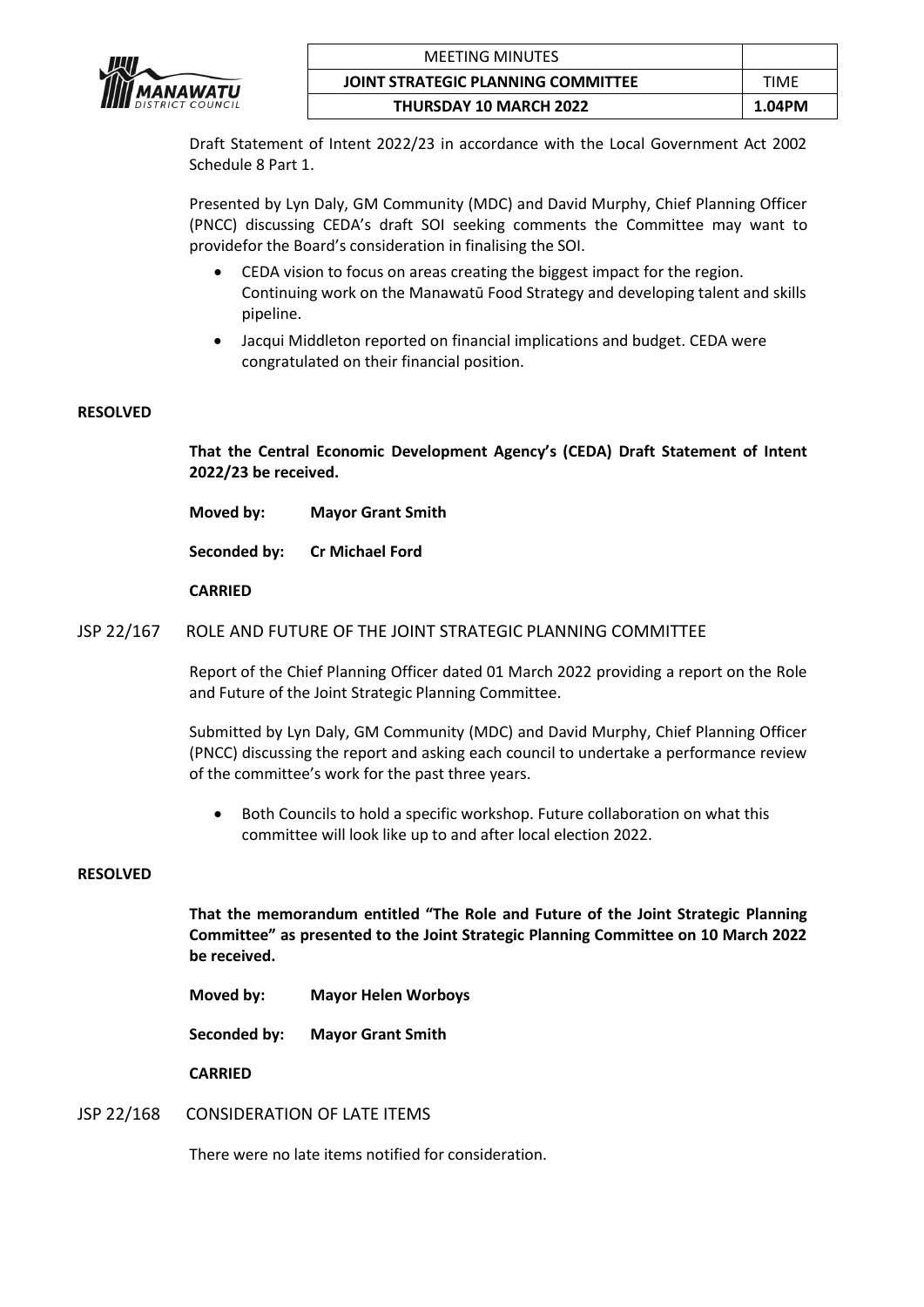

## JSP 22/169 NOTIFICATION OF ITEMS FOR NEXT MEETING

- Accelerate 25 to discuss regional projects.
- Horowhenua Trust and how it connects into the wider Manawatū.
- Shared library services in Ashhurst and the wider region to be brought back for an update next meeting. (Refer to minutes 12 March 2021, 11 June 2021 and 10 November2021)

JSP 22/170 PUBLIC EXCLUDED BUSINESS

### **RESOLVED**

**That the public be excluded from the following parts of the proceedings of this meeting, namely:**

**a) Confirmation of Minutes**

**That the general subject of each matter to be considered while the public is excluded, the reason for passing thisresolution in relation to each matter, and the specific grounds under Section 48(1) of the Local Government Official Information and Meetings Act 1987 for the passing of this resolution are as follows:**

| General subject of each<br>matter to be considered                                                                             | Reason for passing this<br>resolution in relation to<br>each matter                                                                | Grounds under Section<br>48(1) for the passing of this<br>resolution                                                                                                                                                                                                                                               |
|--------------------------------------------------------------------------------------------------------------------------------|------------------------------------------------------------------------------------------------------------------------------------|--------------------------------------------------------------------------------------------------------------------------------------------------------------------------------------------------------------------------------------------------------------------------------------------------------------------|
| <b>Confirmation of</b><br>a)<br><b>Minutes re</b><br><b>Appointment of Chair</b><br>and Independent<br><b>Directors - CEDA</b> | Section 7(2)(a) Protect the<br>privacy of natural persons, conduct of therelevant<br>including that of deceased<br>natural persons | Section $48(1)(a)$ - thepublic<br>part of theproceedings<br>would be likely to result in<br>a disclosure of information<br>for which good reason for<br>withholding that<br>information would exist,<br>under Section 7 of the<br><b>Local Government Official</b><br><b>Information and Meetings</b><br>Act 1987. |

**This resolution is made in reliance on Section 48(1) of the Local Government Official Information and Meetings Act 1987 and the particular interests protected by Section 6 or Section 7 of the Act which would be prejudiced by the holding of the whole or the relevant part of the proceedings of the meeting in public as specified above.**

**Moved by: Mayor Helen Worboys**

**Seconded by: Cr Phil Marsh**

**CARRIED**